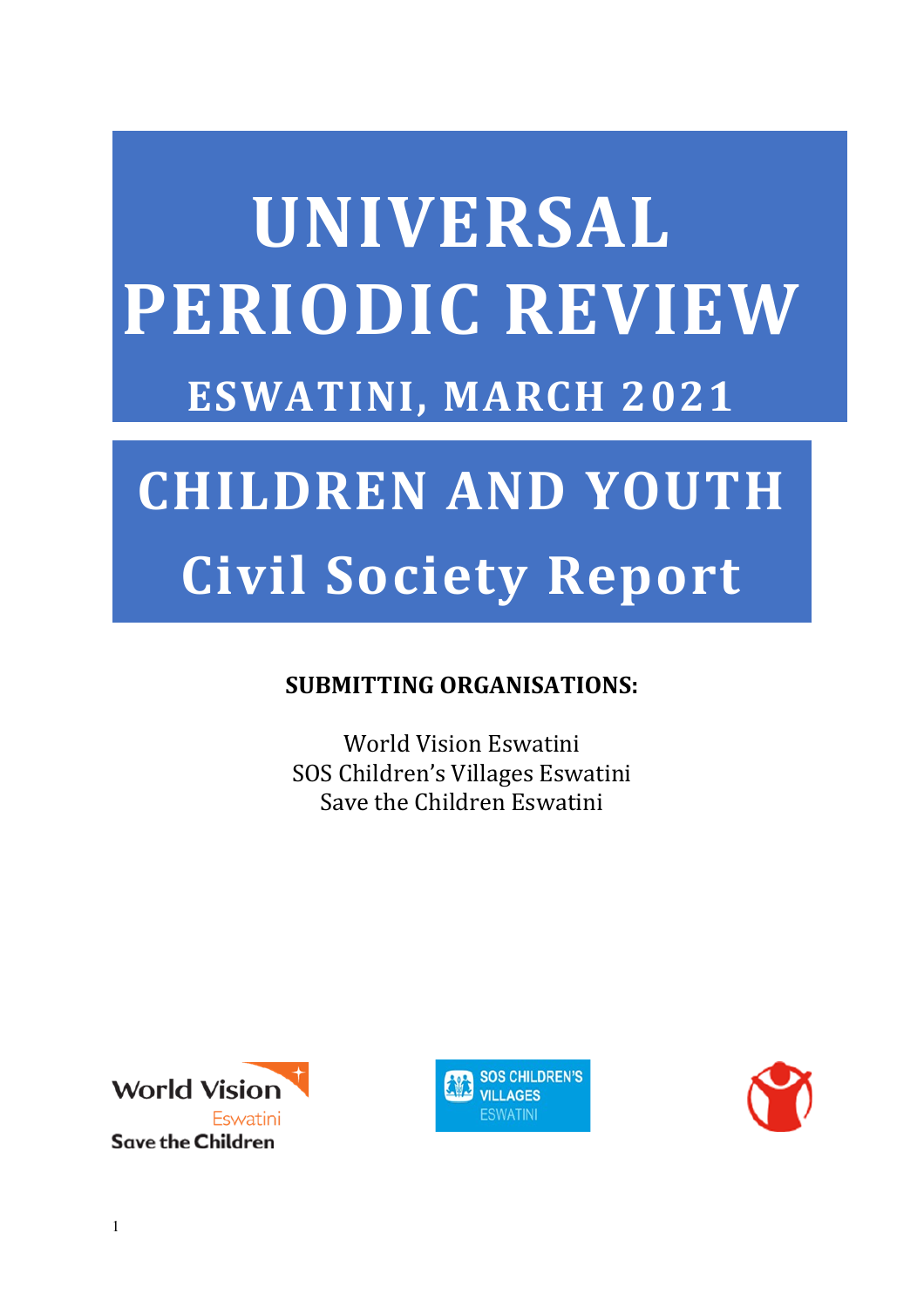## **Table of Contents**

| $\mathbf{1}$ | Introduction                     | 3              |
|--------------|----------------------------------|----------------|
| $2^{\circ}$  |                                  | $\overline{4}$ |
| 3            | <b>Education</b>                 | 6              |
|              | 3.1<br><b>Birth Registration</b> | $\tau$         |
| 4            | <b>Corporal Punishment</b>       |                |
| 5.           |                                  | 8              |
| 6            | <b>Recommendations</b>           | 8              |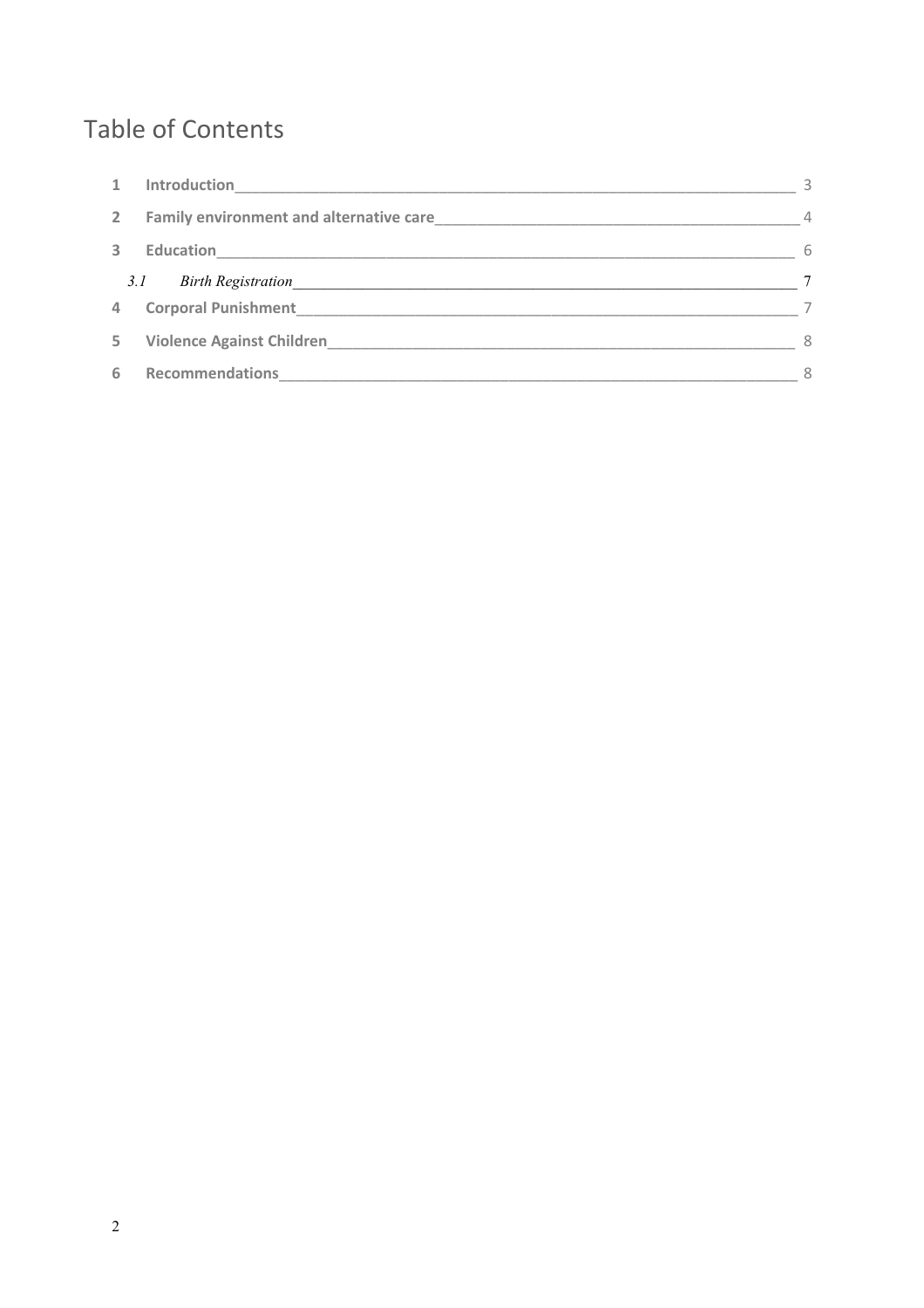### <span id="page-2-0"></span>**Submission of Children'<sup>s</sup> Consortium Eswatini For the Universal Periodic Review 39th session, October-November 2021**

#### **1 Introduction**

- I. SOS Children'<sup>s</sup> Villages Eswatini, World Vision and Save the Children, for purposes of this reporting known as the Coalition, present this submission concerning the rights of the child in Eswatini for consideration by the UPR Working Group at its 39th session (October-November 2021).
- II. SOS Children'<sup>s</sup> Villages Eswatini is <sup>a</sup> member of SOS Children'<sup>s</sup> Villages International, which has around 136 member countries. The organization is committed to the welfare of children and youth and to strengthening families and communities as <sup>a</sup> preventive measure in the fight against abandonment and social neglect. This is achieved through building families for children in need, in order to help them shape their own futures and share in the development of their communities.
- III. World Vision Eswatini World Vision started operating in Eswatini in 1992 focusing mainly on emergency relief after the devastating drought that hit Eswatini. In 1996 the focus shifted from relief to disaster mitigation, rehabilitation, and transformational development. Initially, WVE used the community development project (CDP) approach and later changed to the Area Programme (AP) approach to ensure greater impact and sustainability of community based development interventions. Through the APs in recent years, WVE interventions have addressed problems on food insecurity (mainly through agriculture), Water shortages, education, HIV and AIDS, health, infrastructure development, and economic development, in the process changing lives for the poor. WVE work has been concentrated in the regions chronically affected by drought and poverty, the Lubombo and Shiselweni regions respectively, but has continued to maintain operations in the poor spots of Manzini and Hhohho regions as well.

Cross cutting areas like Advocacy, child protection and Gender is mainstreamed in all the technical programmes to deliver high quality and sustainable development initiatives to the communities in Eswatini. WVE ensures <sup>a</sup> development approach that is child focused, community based, and sustainable, wherein children, their families, and communities move towards fullness of life with dignity, justice, peace and hope. WVE strives to be the main go to organisation when it comes to child protection and protecting the rights of children in Eswatini. WVE has key partnerships with <sup>a</sup> plethora of stakeholders who work on children issues in the country, including but not limited to, UN Agencies, NGOS, Government ministries/ departments and the private sector. Working in 18 APs in the poorest regions of the country, WVE is well placed to be <sup>a</sup> key player in reversing the tide of sexual violence against children in the country. WVE is <sup>a</sup> member Coordinating Assembly for Non-Governmental organizations and was one of the organizations that contributed to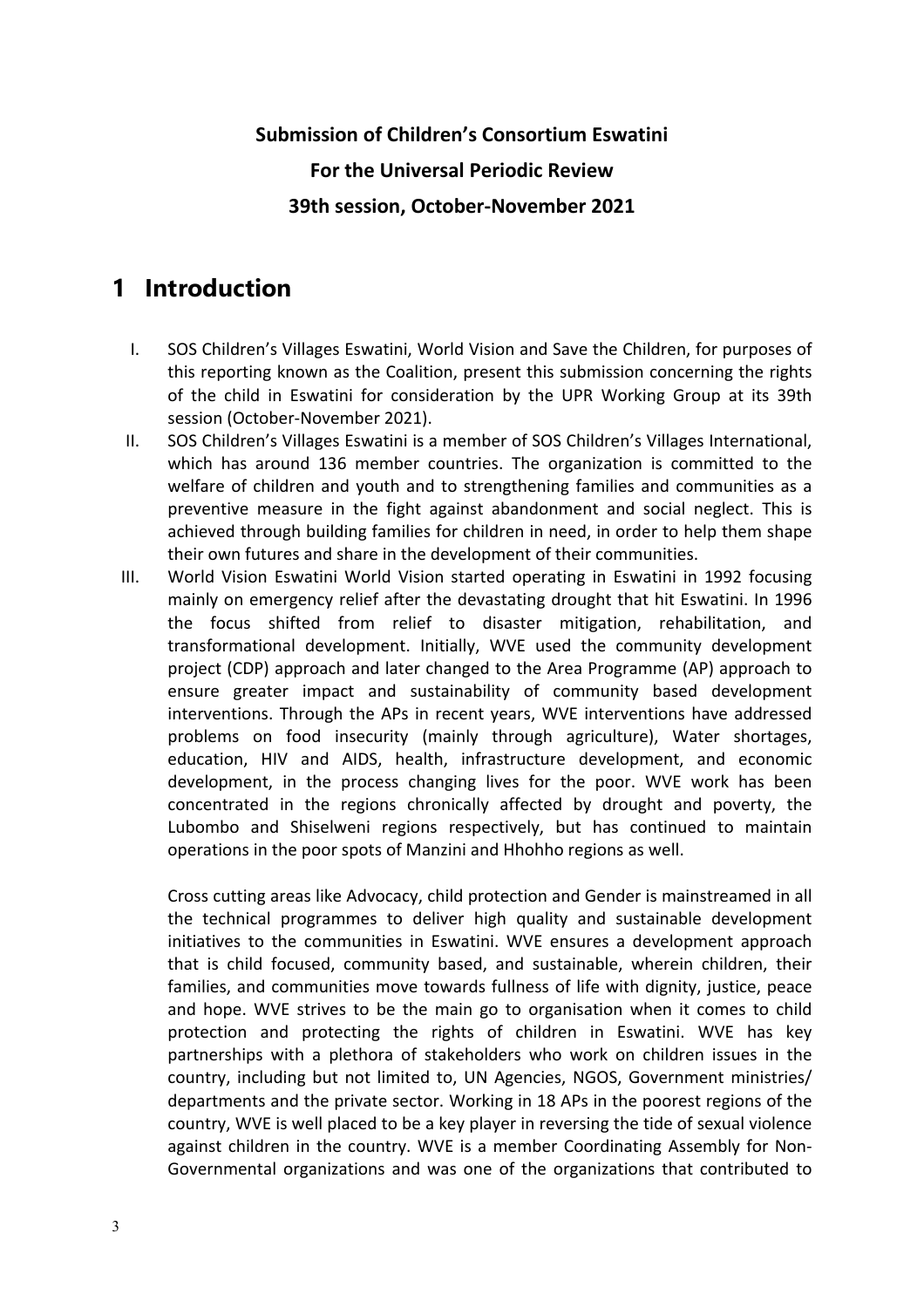<span id="page-3-0"></span>the establishment of the Children Consortium (which is <sup>a</sup> network of organizations working on child protection issues in Eswatini). A key champion of Children rights, WVE Eswatini has been <sup>a</sup> major advocate for policy change and has contributed to the enactment of the Children Protection and Welfare Act (2012) and the Sexual Offenses and Domestic Violence Act 2018.

- IV. Save the Children Eswatini is children'<sup>s</sup> rights organization established on the premise and vision that sees an environment in which every child attains the right to survival, protection, development and participation. We strive to inspire breakthroughs in the way the world treats children, and to achieve immediate and lasting change in their lives. We are <sup>a</sup> member of Save the Children globally. Our work is inspired by values such as children grow up in <sup>a</sup> safe family environment free from harm, caused by violence, exploitation, abuse or neglect. In humanitarian crisis the organization strives to ensure that separated and unaccompanied children are provided with adequate family tracing and repatriation services, and children at risk receive support.
- V. This report is based on the evaluation of the commitments made by the Government of Eswatini to implement recommendations accepted during its previous UPR. This report has been jointly prepared by Eswatini Civil Society Organizations (CSOs) working on the promotion and protection of children'<sup>s</sup> rights or related aspects. The CSOs concerned form part of the Children'<sup>s</sup> Consortium under the Coordinating Assembly of NGOs (CANGO). The data and information obtained for this submission came after <sup>a</sup> number of consultative meetings and through interview questionnaires from the consortium member organizations. However, the Coalition acknowledges the absence of updated data on the issues articulated below, and accordingly draws the attention of UN Member States to this limitation. The report addresses the following issues of concern:
	- a) Family environment and alternative care
	- b) Education
	- c) Corporal Punishment
	- d) Violence against children

#### **2 Family environment and alternative care**

I. Eswatini accepted <sup>a</sup> number of recommendations from the previous UPR Cycle on improving the human rights situation for children in the country. The Coalition is aware of the commitment made by the state regarding the recommendation from Sudan<sup>1</sup> which was calling for the strengthening of programs to operationalize the National Children'<sup>s</sup> Policy of 2009. However, the coalition laments that the recommendation remains unattended by the state. For example, the state has not given due attention to the National Children'<sup>s</sup> Policy of 2009 which long expired and there are no visible attempts to renew the children'<sup>s</sup> agenda. Furthermore, the National Action Plan for children expired in 2015, and to date there is no plan

<sup>1</sup> Recommendation 107.9, Sudan(A/HRC/33/14 - Para. 107)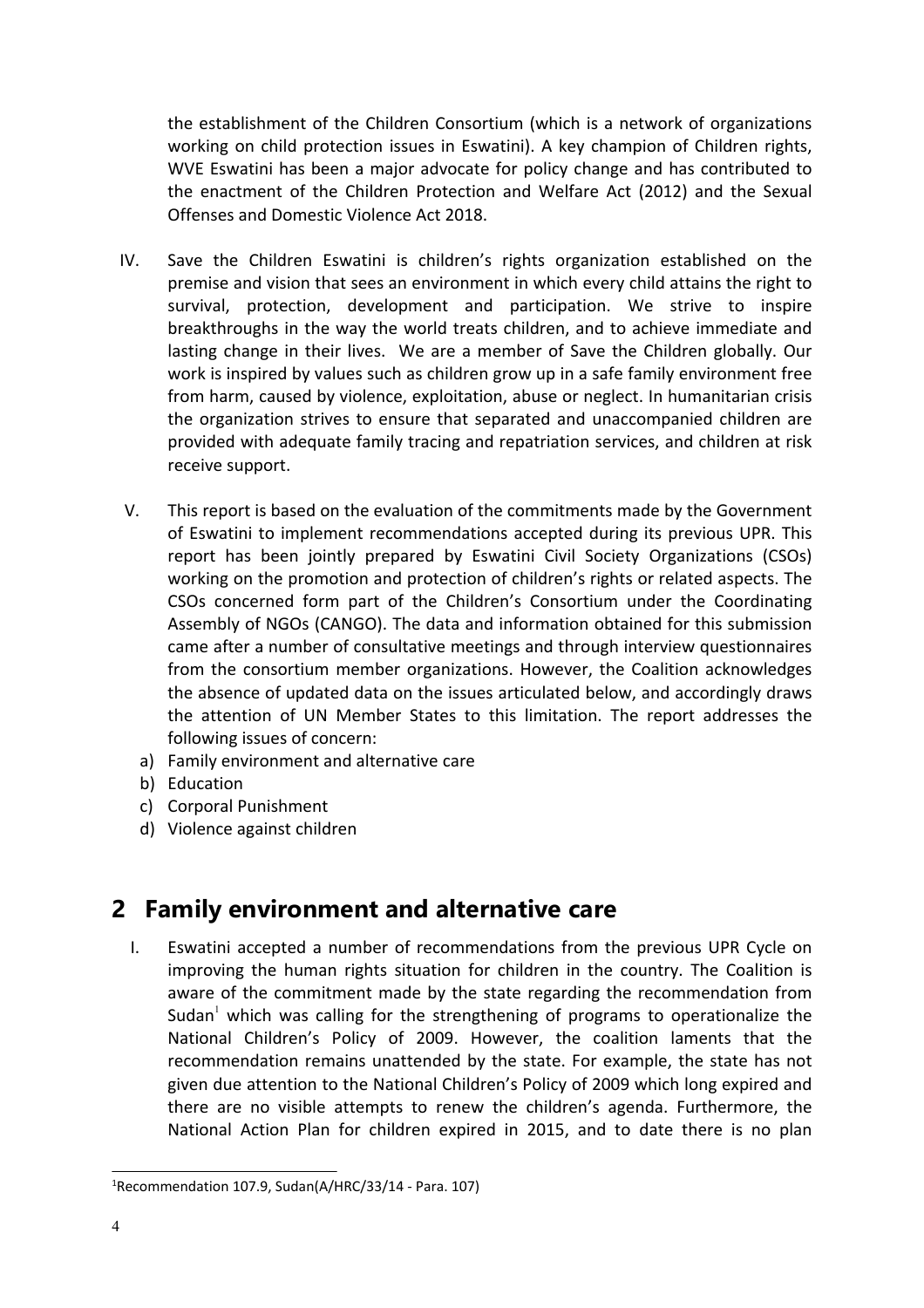replacing that one. It is also worth noting that the long-awaited Regulations to the Children'<sup>s</sup> Protection and Welfare Act have not seen the light of day. The Coalition welcomes the progress made by the government towards the development of the National Guidelines on kinship care and Foster Care and reviewing the National Guidelines on Alternative Care.

- II. Although Eswatini supported and accepted <sup>a</sup> number of recommendations relating to the protection and welfare of children through policy development and review, this coalition regrets to note that very few steps have been taken by the government to implement the commitments it made at the last UPR.
- III. Available statistics indicate that nearly half of the children (45 per cent<sup>2</sup>) in Eswatini are considered to be orphans or vulnerable children (OVCs), largely due to the high mortality rates among young parents due to AIDS. Moreover, at least 10%-15% of Swazi families today are child headed. There is <sup>a</sup> lack of information regarding children in institutional placements. In 2013, close to 1,525 children were placed in one of forty-four institutions managed by the Social Welfare Department<sup>3</sup>. Many of these institutions have limited supervision and monitoring, and children often face increased risks of developmental delay along with various forms of abuse, violence and neglect. The COVID-19 pandemic has worsened the economic and social situation in Eswatini resulting in the inability of the existing community structures to take care of orphaned and vulnerable children.
- IV. The Coalition notes with concern the lack of comprehensive disaggregated data on children'<sup>s</sup> rights and protection issues. In particular, the country lacks comprehensive disaggregated data on orphaned and vulnerable children, children placed in institutional settings and foster care, children in informal family (kinship) care, domestic and inter-country adoption $^4$ . As per the 2018 Eswatini Child's Rights Barometer Report, it has been noted that no steps have been undertaken by the Department of Social Welfare (DSW) to document children who have been separated from their families. This department has neither licensing nor quality assurance standards that children separated from their families are regularly monitored and progress tracked.
- V. In addition, the UN Guidelines for the Alternative Care of Children<sup>5</sup> emphasise the importance of <sup>a</sup> family or community in the life of <sup>a</sup> child. The family and the community are fundamental and neutral environment for the growth of <sup>a</sup> child. The state needs to ensure that <sup>a</sup> child is not unnecessarily removed from their family or place of origin. Currently, Eswatini lacks <sup>a</sup> national gatekeeping and reintegration framework that can be used to prevent family separation as well as supporting the child and the family during the reintegration process. The lack of the gatekeeping and reintegration framework perpetuates the placement of children in unsuitable care options that do not meet the needs of an individual child.

<sup>&</sup>lt;sup>2</sup> UNICEF Eswatini. 2013. Update of Situation of Children and Women in Eswatini.

<sup>&</sup>lt;sup>3</sup> Ibid.

<sup>4</sup> Ibid.

<sup>5</sup> UN General Assembly, Guidelines for the Alternative Care of Children*,* 24 February 2010, A/RES/64/142.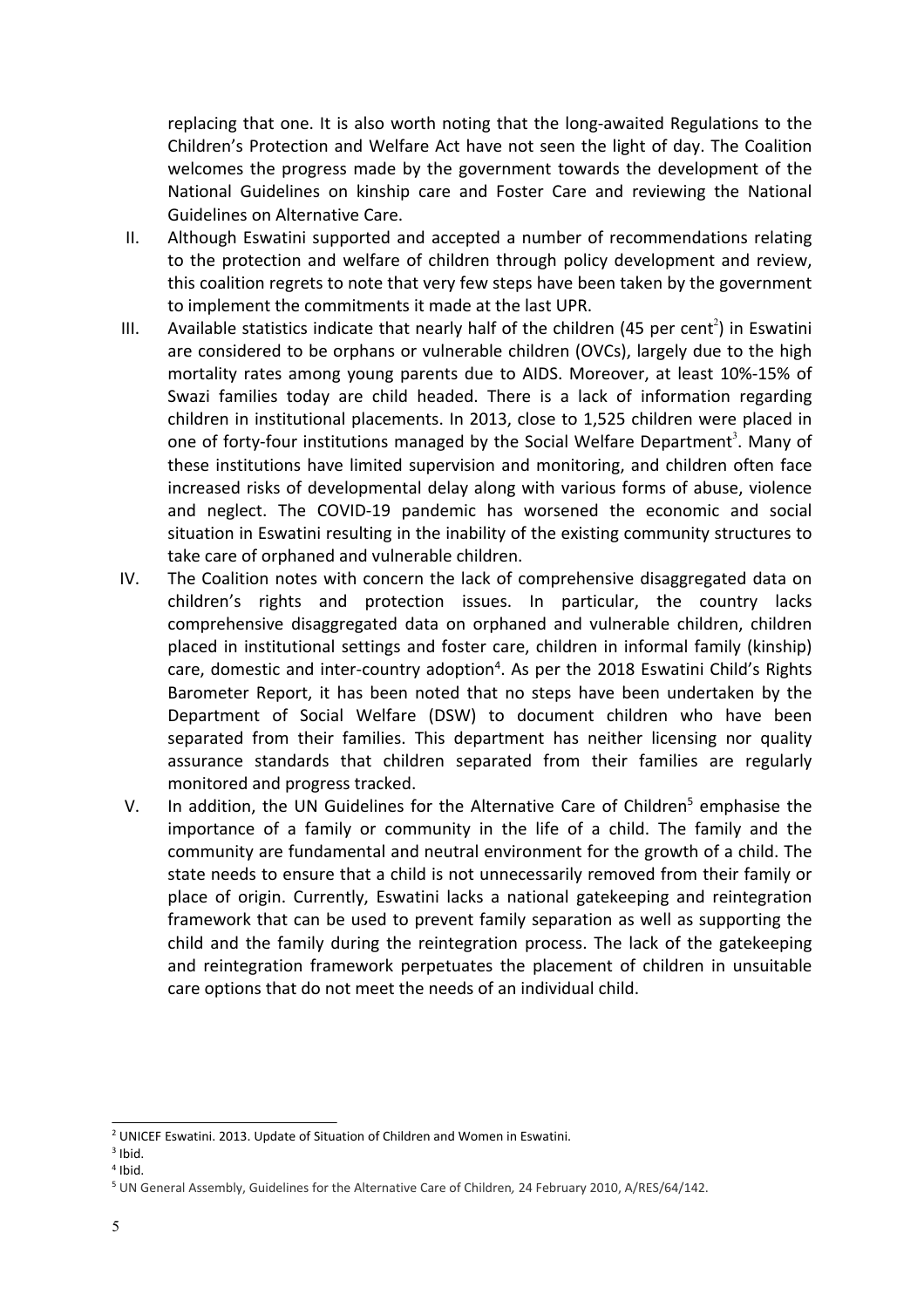#### <span id="page-5-0"></span>**3 Education**

- I. The Coalition notes with acknowledgement that the government accepted the recommendation on "Eliminating factors preventing boys and girls from enjoying secondary school education and reduce the dropout of school rate."
- II. The Coalition further notes with dissatisfaction the sharp increase in numbers of teenage pregnancy in particular following the closure of schools in the advent of the Covid 19 pandemic. According to the SEPARC 2018 $^6$  study a trend Analysis of the total enrolment reveals that, 52,814 pupils dropped out of school in the past seven years which 18.1% dropped out due to pregnancy issues. According to the 2018<sup>7</sup> UNICEF Report, <sup>a</sup> number of socio-cultural problems prevent children from attending school in Eswatini. These include <sup>a</sup> low demand for education in certain households, norms surrounding child labour and teenage pregnancy, high HIV infection rates and violence against children. Although all of these problems often co-exist with poverty, they are not economic barriers to school attendance.
- III. Teenage pregnancy is <sup>a</sup> serious issue affecting school participation in Eswatini, constituting the most common reason for dropout among girls from Grade 7, and one of the top reasons among girls from as early as Grade 5. The Ministry of Education and Training 2015 Report<sup>8</sup>, notes the high dropout as a result of pregnancy and regards that as indicative of <sup>a</sup> need for more attention to this in the life skills curriculum.) A random survey carried out by the Deputy Prime Minister'<sup>s</sup> Office found out that an estimated number of 261 teenage girls fell pregnant during the COVID-19 lockdown. (November 2020).
- IV. Regarding re-entry of teenage mothers into education, the Education and Training Sector Policy (2018) states that "every child, irrespective of their life circumstances (teenage mothers, children in conflict with the law) has the right to be re-integrated into the same institution that the child was previously attending." Despite the national adoption of this policy, Simelane et al. 2013<sup>9</sup> report that not all schools embrace the re-entry policy to the same extent, with some schools adopting exclusionary stances toward the re-admission of teenage mothers. Other Reports explain that much of the opposition to the official policy comes from teachers, and that in many cases, teachers were not even aware of the existence of the policy on re-entry of teenage mothers.
- V. The Coalition acknowledges the positive administrative measures by Government in 2020 by re-enforcing the Sector-Policy to ensure that school administrators allow all learners who have fallen pregnant back to class for exams.
- VI. The Coalition acknowledges with appreciation the non-expulsion of learners due to non-payment of school fees. In this way the barriers to accessing education for both boys and girls have been reduced. A random survey carried out by the Deputy Prime Minister'<sup>s</sup> Office found out that 261 teenage girls fell pregnant during the COVID-19

<sup>6</sup> SEPARC 2018 Study on Teenage Pregnancies in Eswatini

<sup>7</sup> 2018 UNICEF Report on Out of School Children in Eswatini

<sup>(</sup><https://www.unicef.org/eswatini/media/356/file/UNICEF-Swaziland-OOSC-Study-2018.pdf> )

<sup>&</sup>lt;sup>8</sup> Eswatini, Ministry of Education and Training. 2015a. The Eswatini Education For All Review Report, 2000-2015. Report to UNESCO. Mbabane.

<sup>&</sup>lt;sup>9</sup> Report by: Simelane, Q.G.S.N., Thwala, S.K. & Mamba, T. 2013. An assessment of the implementation of the re-entry policy for girls in Swaziland: school practices and implications.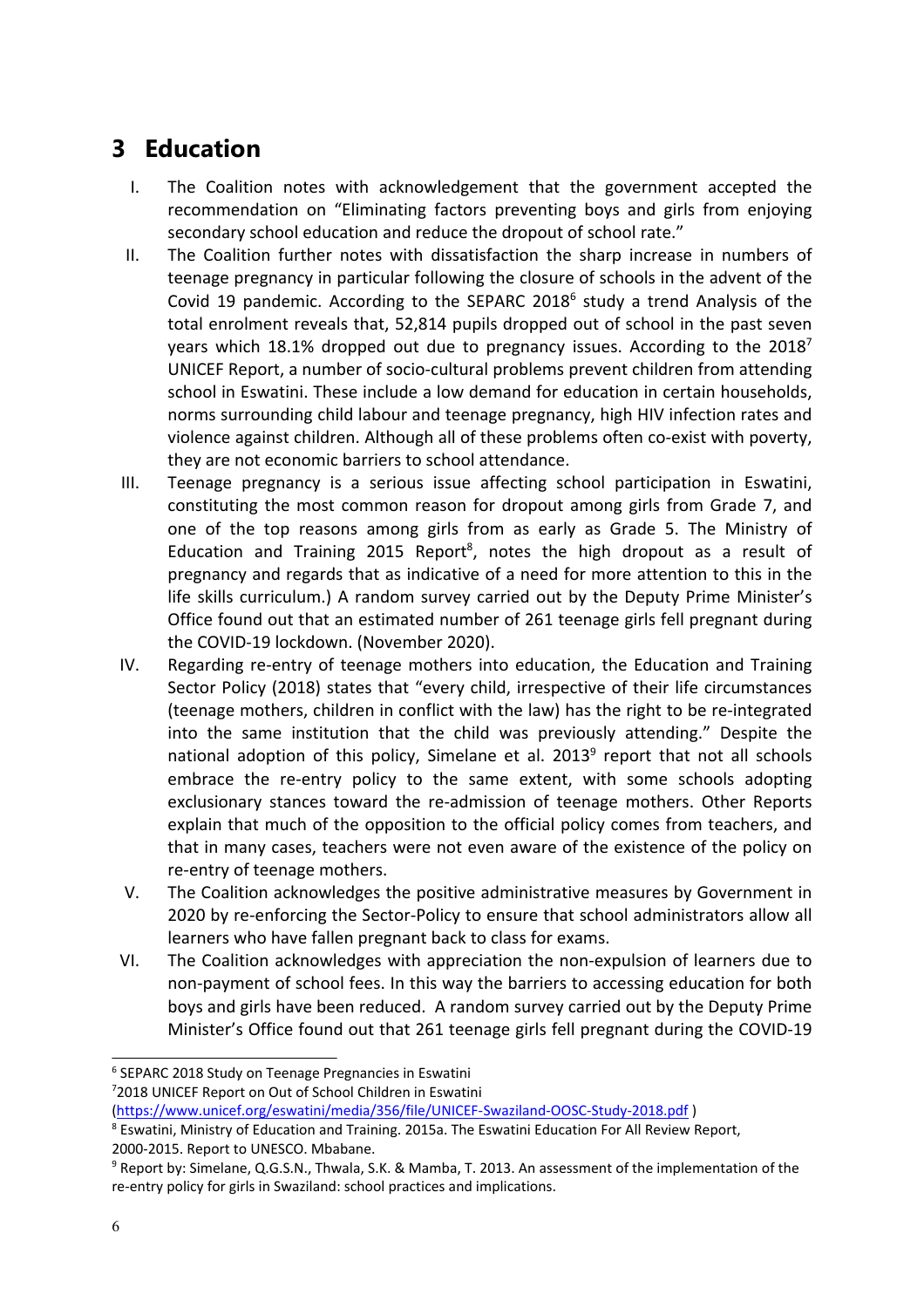<span id="page-6-0"></span>lockdown.

#### *3.1 Birth Registration*

**I.** Birth Registration in Eswatini is compulsory and there is <sup>a</sup> legal provision for registering births of children within <sup>a</sup> prescribed period. The completeness of birth registration has improved from 13.2 percent in 2017 to 25.9 percent in 2018 and the 2017 Population and Housing Census results show that about 43% of the children under 5 years of age had birth certificates in the year 2017. <sup>10</sup>The reasons for low number of registration are: The direct and indirect costs of the services; the fact that the services are often inaccessible in the countryside; that parents don'<sup>t</sup> know how to register the child, or they don'<sup>t</sup> have PIN/ID themselves; that parents often do not see the benefits of their own citizenship; and that nationality only passes through the father. Where registration facilities are difficult to access or have costs attached, parents may be reluctant to register their children. One obstacle that remains standing is birth registration which hinders children to access free primary education. The unique identification of children by personal identification numbers hinders those who have not registered at Home Affairs thus rendering them not to benefit. It can help facilitate access to essential services, such as health, education, and social welfare and can contribute to activities such as gaining formal employment**.**

#### **4 Corporal Punishment**

- I. Eswatini still embraces corporal punishment in all settings. According to Section 29(2) of the Constitution "<sup>a</sup> child shall not be subjected to abuse or torture or other cruel, inhumane or degrading treatment or punishment, subject to lawful and moderate chastisement for purposes of correction." The subject of administration of discipline for children was also assessed by the UN human rights monitoring mechanisms. During the previous UPR process, Montenegro<sup>11</sup> among other states recommended that Eswatini prohibits corporal punishment in all settings. This recommendation was accepted. However, Eswatini responded that corporal punishment was banned in the country'<sup>s</sup> educational facilities, but it is still allowed within the home environment.
- II. This Coalition notes with disappointment that while the Education Sector Policy of 2018 discourages corporal punishment in the school thus promoting positive discipline, the same cannot be said about the home setting. The Education Act No. 9 of 1982 retains the subsidiary Education Rules of 1977 also permits corporal punishment of boys and girls which is the reason why some teachers and principals still insist on whipping children. This is in spite of efforts made by Civil Society Organisations to build capacity of educators on positive discipline. Very few schools estimated to be around 14 are documented to have banned corporal punishment in the school setting.

 $^{\rm 10}$  ANNUAL VITAL STATISTICS REPORT JANUARY 2018 – DECEMBER 2018 ESWATINI

<sup>&</sup>lt;sup>11</sup> UPR Recommendation 109.58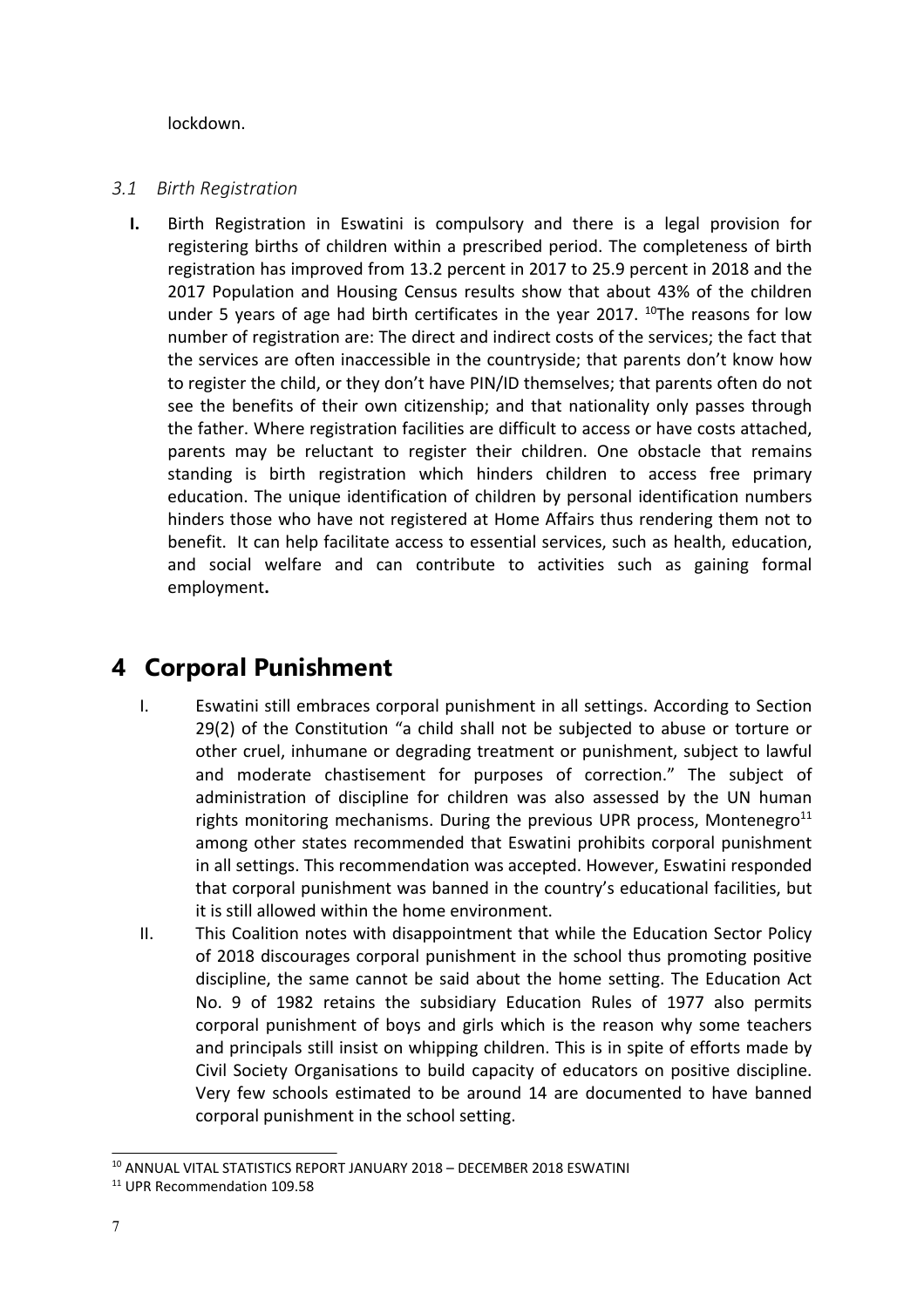#### <span id="page-7-0"></span>**5 Violence Against Children**

- I. Violence against children is prevalent in Eswatini. According to the National study on drivers of violence affecting children in Eswatini<sup>12</sup>, (2016) the most prevalent forms of violence against children include: violent discipline which includes both physical punishment and psychological aggression (88%), sexual violence (38%), bullying (32%), physical violence from an adult/carer or other authority figure (31%) and emotional violence (28.5%). Nearly three-quarters of children experience routine violence in the form of violent discipline and 1 in every 3 children experience some form of severe violence (including sexual violence). Experiencing one type of violence puts children at an increased risk for experiencing other types of violence.
- II. The lack of sufficient and reliable disaggregated data on violence against children contributes to the inability of Government and stakeholders to make informed decisions on program and policy development to prevent future violence and abuse. The dearth of information about the problem also contributes to <sup>a</sup> lack of services and support systems for victims of violence. While the country has comprehensive legislations relevant to violence and children, the challenge is the non-effective implementation of the legislations and the lack of political will to prioritize issues affecting children in the country.

#### **6 Recommendations**

The Coalition recommends the Government of Eswatini to:

- I. Finalise and endorse the National Guidelines on Kinship and Foster Care and the National Quality Service Standards on Foster care and allocate necessary resources for their implementation.
- II. Speed up the process of aligning the National Alternative Care Guidelines with the UN Guidelines for the Alternative Care of Children to set clear standards for alternative care, support for care providers to meet these standards, ensure <sup>a</sup> comprehensive mechanism of complaints and periodic review of the care placement for all children placed in any alternative care setting.
- III. Provide disaggregated data by age, gender and all other relevant aspects, including disability of the children concerned, and make publicly available information regarding children in alternative care placements.
- IV. Strengthen the authorization, supervision and monitoring of all alternative care settings, particularly to address abuse and neglect of children in alternative care placements.
- V. Conduct <sup>a</sup> study to assess the situation of children placed in institutions, including their living conditions, the services provided, the duration of their stay,

 $^{12}$  National study on drivers of violence against children in Eswatini, (2016)